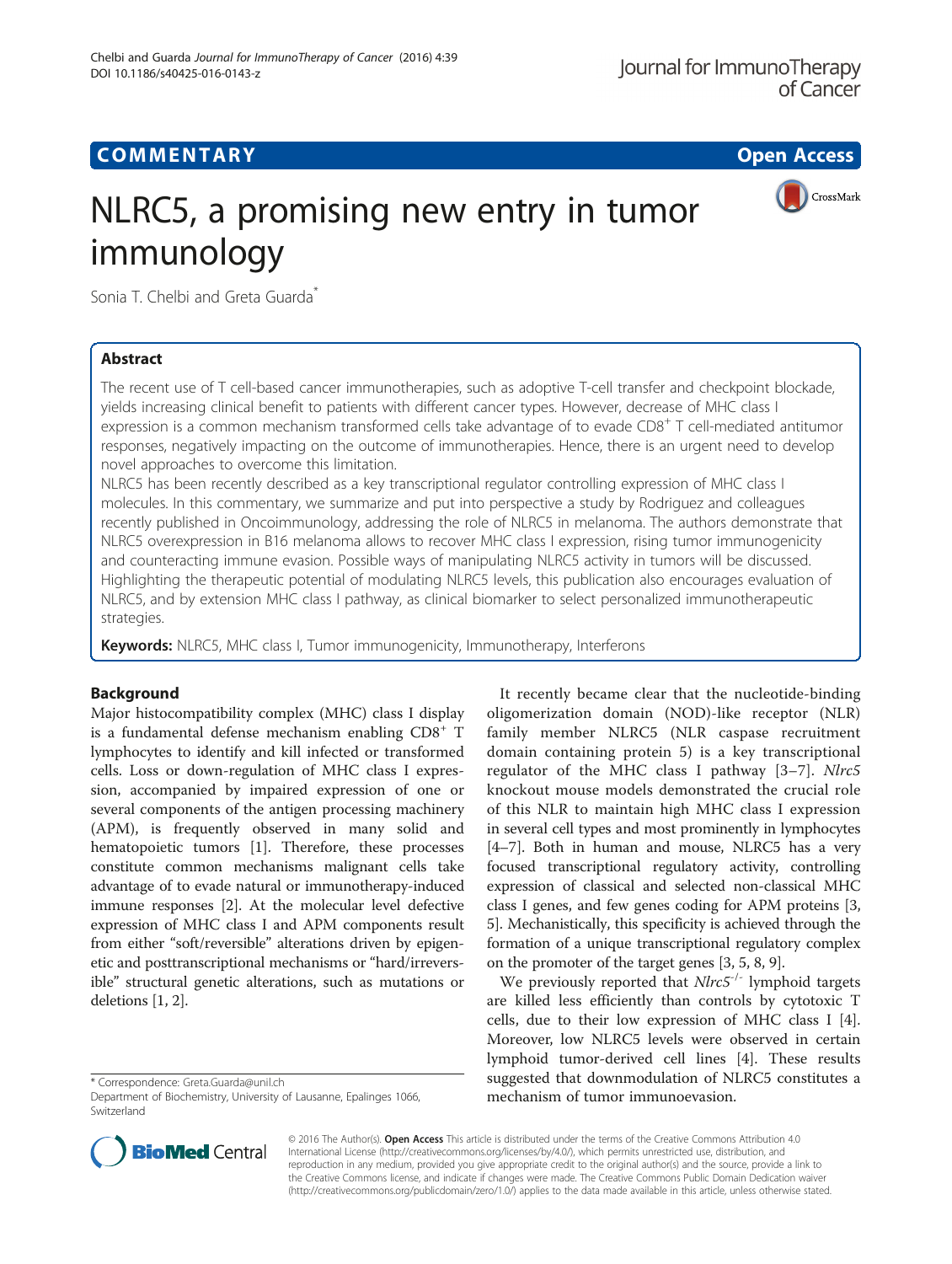### Role of NLRC5 in B16 melanoma

The dedicated activity of NLRC5 to transactivate MHC class I and APM genes renders this NLR particularly interesting to study in the context of tumor development, immunity, and escape. A recent study by Rodriguez et al. published in Oncoimmunology presents the first experimental proof for the importance of NLRC5 in counteracting tumor immune evasion [\[10\]](#page-3-0). The authors generated a B16 melanoma cell line stably expressing NLRC5. B16 cells exhibit high mutation rate, as melanoma in general, and reversible downregulation of the MHC class I-mediated antigen presentation pathway, being therefore well suited to test the immunogenic effects of NLRC5 [[11](#page-3-0)–[14](#page-3-0)]. As expected, NLRC5 expressing cells showed strongly increased MHC class I display and augmented transcript levels of selected APM factors. These cells were effective in presenting exogenous and – to some extent – endogenous tumor antigens (TAs), as shown by the activation of Pmel-1 TCR transgenic CD8<sup>+</sup> T cells, which are specific for the melanoma immunogenic epitope  $gp100_{25-33}$ . Along this line, NLRC5-expressing B16 cells formed smaller tumors following subcutaneous implantation and fewer foci in the lung upon intravenous injection into C57BL/ 6 hosts. Whereas tumor growth was significantly hindered when grafted into wild type mice, this was not observed in immunodeficient or CD8<sup>+</sup> T cell-depleted hosts, indicating that NLRC5-expressing tumor cells evoked a protective antitumoral cytotoxic T cell response. A possible drawback of this set-up, is the choice of expressing human NLRC5 in B16 cells, as it only shares partial identity to the murine homolog and could therefore introduce exogenous epitopes. However, the superior activation of Pmel-1 T cells by NLRC5-expressing B16 melanoma strongly supports the idea that the enhanced capacity to present tumor antigens is the genuine cause for the immunogenicity of this cell line.

Interestingly, the authors also tested the use of B16 melanoma cells stably expressing NLRC5 in combination with the co-stimulatory molecule CD80 [[10](#page-3-0)]. Whereas in vitro the additional presence of CD80 led to a better immune response, this setting was less efficient in controlling tumor growth and spreading in vivo. Possibly, the cause for this counterintuitive result lies in the interaction of CD80 with the inhibitory receptor cytotoxic T-lymphocyte-associated protein 4 (CTLA-4) expressed on tumor infiltrating T cells, suggesting that co-treatment with CTLA-4 blocking agents could specifically boost antitumor immunity in this context.

Increasing NLRC5 expression in tumor cells can thus enhance natural anticancer immunity and immunotherapeutic responses especially in the case of MHC class I low tumors. As proof of principle, the authors immunized mice with irradiated B16 melanoma cells expressing NLRC5. In a prophylactic setting, this treatment effectively protected mice against parental B16 cell engraftment. Taken together, these data underline the importance of NLRC5 in rising tumor immunogenicity and limiting tumor immune escape.

### Perspectives

One way of translating these results to human therapy envisages engineering patient-derived tumor cells to overexpress NLRC5 in vitro. This would facilitate identification of private tumor epitopes and expansion of endogenous antitumor T cells (Fig. [1\)](#page-2-0). Obviously, such an approach will be feasible only if the MHC class I pathway of the tumor is devoid of structural alterations, in which case more complex gene transfer strategies should be considered.

Data by Rodriguez and colleagues demonstrate the beneficial impact of increasing the activity of NLRC5 in tumor cells in vivo (Fig. [1\)](#page-2-0) [\[10](#page-3-0)]. The effects of NLRC5 correlate with its expression levels, which can be enhanced by type I and II interferon (IFN), as shown also for melanoma cells [[3, 4,](#page-2-0) [6, 7, 9](#page-3-0), [10](#page-3-0), [15](#page-3-0)]. Provided that NLRC5 and its target genes are devoid of irreversible genetic defects, treatment with type I IFN should therefore represent a way of raising the levels of NLRC5 and the immunogenicity of cancer cells. IFN has already shown potential in tumor treatment [[2,](#page-2-0) [16](#page-3-0)–[18](#page-3-0)], and would have the additional benefit of inducing NLRC5 in professional antigen-presenting cells and of lowering the threshold for natural killer (NK) cell activation [[19, 20](#page-3-0)]. It might also be of interest to study NLRC5 levels and activity in conditions relevant to the clinic, such as chemotherapy or radiation, which have been shown to induce an IFN response [\[16](#page-3-0), [17](#page-3-0)].

Only recently, with the advent of the so-called "checkpoint inhibitor" and adoptive T cell transfer therapies, we fully appreciate the power of the antitumoral cytotoxic immune response [\[21](#page-3-0), [22\]](#page-3-0). However, immune evasion mechanisms targeting antigen presentation by transformed cells remain a major obstacle to such approaches. The role of endogenous NLRC5 with regard to tumor progression and immunotherapy efficacy is still unexplored; Nlrc5-knockout mouse models are valuable tools to address these points, in addition to a thorough analysis of NLRC5 transcript levels and somatic mutations in human tumors. Indeed, data reporting NLRC5 alterations are starting to emerge [[23](#page-3-0)–[26](#page-3-0)], showing that mutations and copy number variations are common across various tumor types. In how far these are passenger or driver mutations needs to be determined and will be crucial for our understanding of tumor immunobiology and for meeting clinical decisions on the use of immunotherapies. We therefore need to gain a comprehensive view of the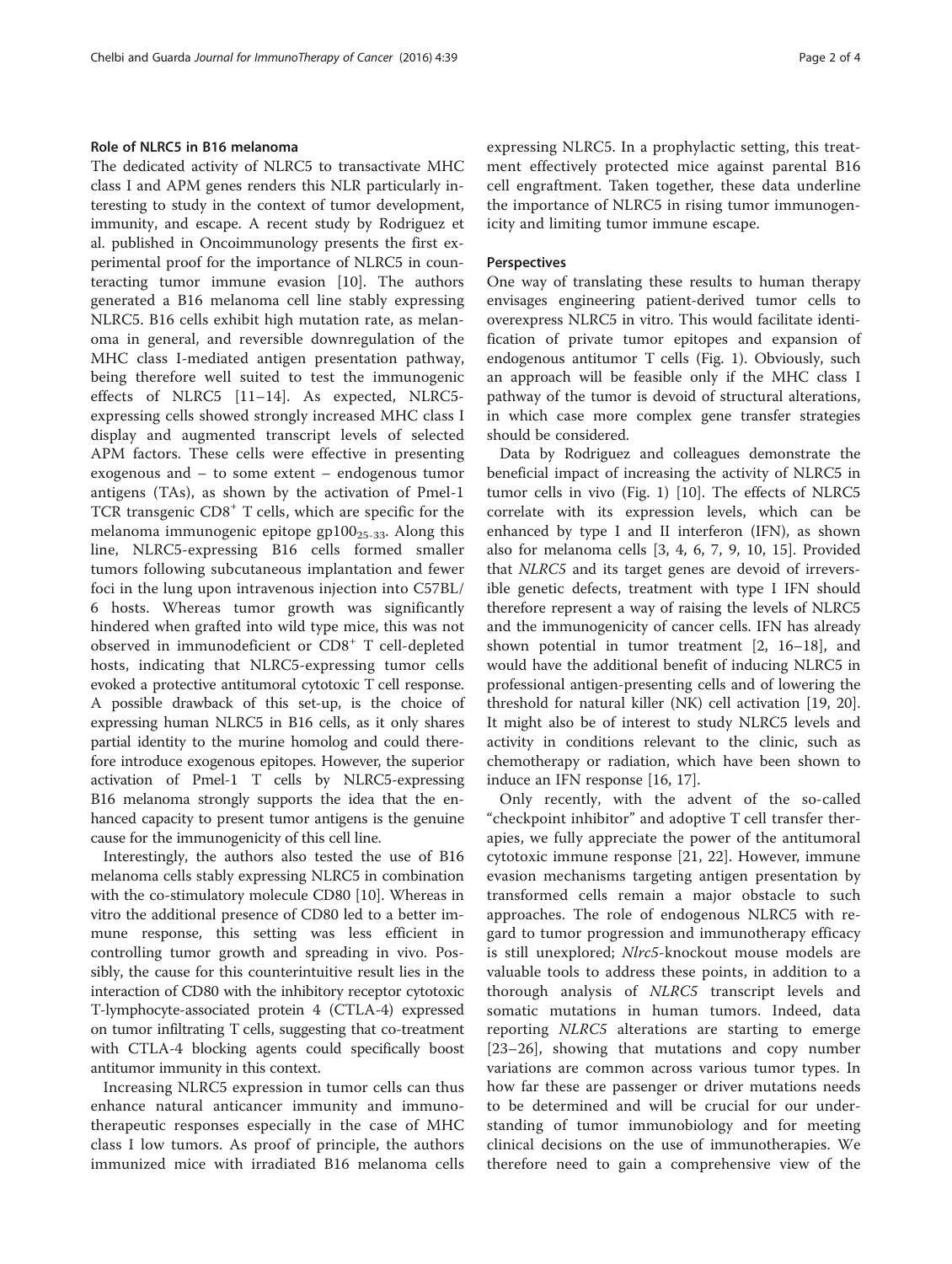<span id="page-2-0"></span>

vitro, and anyway in the case of irreversible mutations, gene transfer strategies might be considered. Alternatively, type I IFN is known to raise NLRC5 expression. These approaches will facilitate identification of private TAs by mass spectrometric analysis and expansion of TA-specific T cell clones in the perspective of transfer therapies. In addition, type I IFN could be administrated to patients, possibly in combination with chemotherapy, radiations, or checkpoint inhibitors, in order to increase tumor immunogenicity and improve the overall therapeutic benefit

mechanisms controlling antigen presentation and the ways to influence them. As anticipated in the study by Rodriguez and colleagues, NLRC5, given its central role in regulating the MHCI pathway, shows promise to improve immunotherapies.

#### Abbreviations

APM, antigen processing machinery; CTLA-4, cytotoxic T-lymphocyteassociated protein 4; IFN, interferon; MHC, major histocompatibility complex; NK, natural killer; NLRC5, NLR caspase recruitment domain containing protein 5; NLR, NOD-like receptor; NOD, nucleotide-binding oligomerization domain; TA, tumor antigen; TCR, T cell receptor

#### Acknowledgements

We thank Camilla Jandus and Daniel Speiser, Ludwig Center for Cancer Research of the University of Lausanne, Lausanne, Switzerland, for critical reading of the manuscript.

#### Funding

Studies in the group of G.G. are funded by the Swiss National Science Foundation (PP00P3\_139094) and the European Research Council (ERC-2012-StG310890).

#### Availability of data and materials

N/A

#### Authors' contributions

SC and GG wrote the manuscript. Both authors read and approved the final manuscript.

#### Competing interests

The authors declare that they have no competing interests.

#### Consent for publication

Yes

#### Ethics approval and consent to participate N/A

Received: 19 April 2016 Accepted: 21 June 2016 Published online: 19 July 2016

### References

- 1. Seliger B. Novel insights into the molecular mechanisms of HLA class I abnormalities. Cancer Immunol Immunother. 2012;61(2):249–54.
- 2. Garrido F et al. The urgent need to recover MHC class I in cancers for effective immunotherapy. Curr Opin Immunol. 2016;39:44–51.
- 3. Meissner TB et al. NLR family member NLRC5 is a transcriptional regulator of MHC class I genes. Proc Natl Acad Sci U S A. 2010;107(31):13794–9.
- 4. Staehli F et al. NLRC5 deficiency selectively impairs MHC class I- dependent lymphocyte killing by cytotoxic T cells. J Immunol. 2012;188(8):3820–8.
- 5. Ludigs K et al. NLRC5 exclusively transactivates MHC class I and related genes through a distinctive SXY Module. PLoS Genet. 2015;11(3):e1005088.